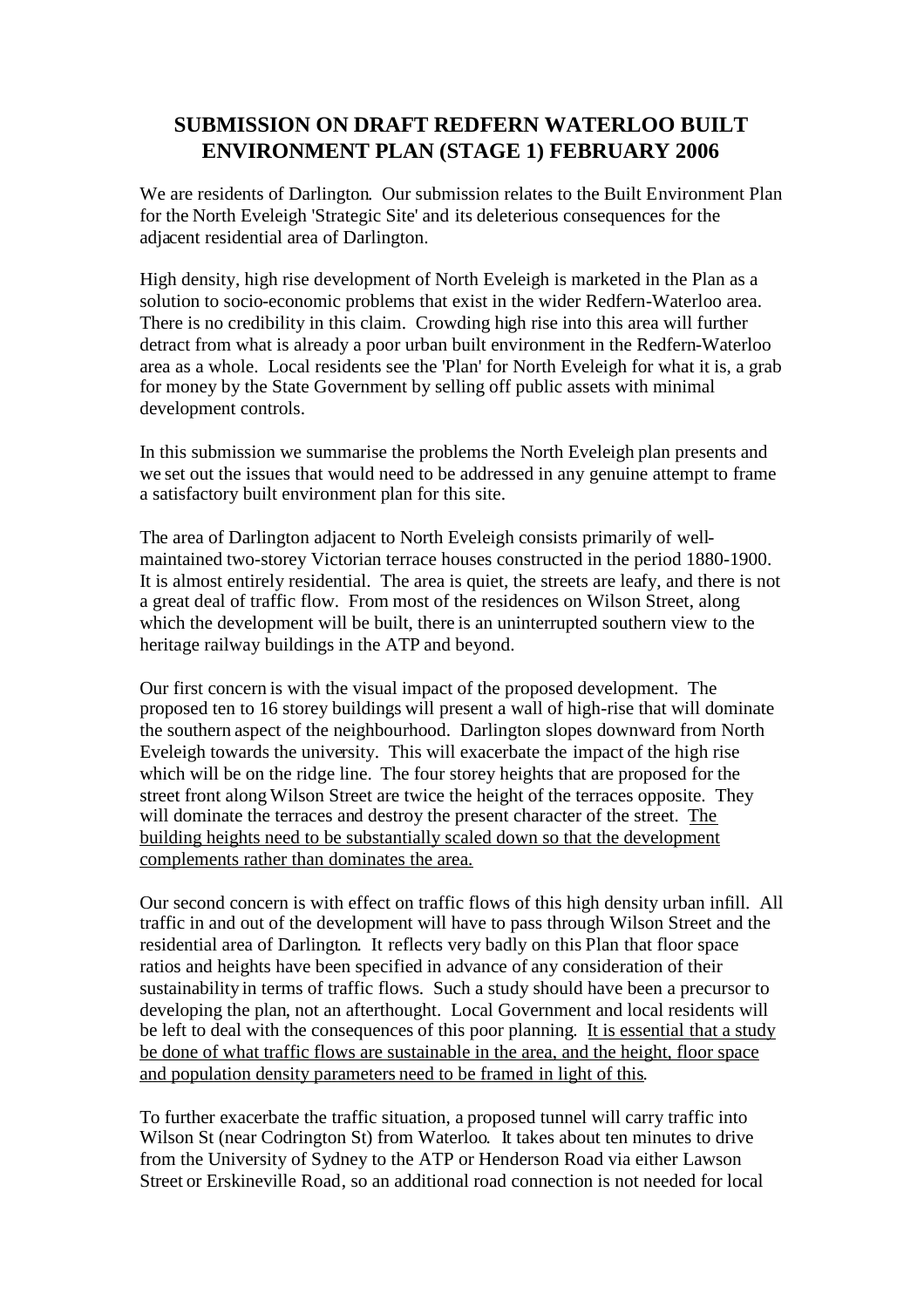travel. The inevitable consequence of a traffic tunnel is that it will become a traffic corridor attracting large scale traffic flows between Botany Road and City Road through the residential area of Darlington.

What is urgently needed is pedestrian and cycle access between North and South Eveleigh at a number of points. To begin with, there has been no planning for the parking requirements of the Performing Arts Centre at North Eveleigh. Pedestrian access is needed so that the patrons of the Centre can use the parking areas at the ATP. The proposal to re-establish a walkway between the western end of Redfern Station, the ATP and Darlington is to be commended and will be beneficial for university students using rail transport. However there is a need for a further link to connect the university and the ATP via a pedestrian and cycle bridge aligned with Shepherd Street. This will also provide an efficient pedestrian connection between the residential area of Darlington and shops and businesses along Redfern Street and Botany Road.

To summarise: There should be no additional traffic connection between North and South Eveleigh; a pedestrian walkway is needed to connect the Performing Arts Centre with parking areas in the ATP, and a pedestrian walkway and cycle path aligned with Shepherd Street is needed to connect the University with the ATP.

Our third concern is that there is no provision at all in the Plan for green space or public areas within the development. There is already a lack of parkland in Darlington. Although the Plan does not provide an estimate of the number of residences proposed for North Eveleigh, the number estimated for the Redfern-Waterloo Strategic Areas as a whole is 2000, and it is evident that the bulk of these will be located in North Eveleigh. Clearly a large area of park and recreational area needs to be built on the site to provide for the needs of the new residents. This cannot be left to the developers, it is a necessary part of the infrastructure and land for this purpose needs to be specifically earmarked in the Plan. The Plan needs to provide an assessment of the amount of park and recreation area needed for the new residents (as well as for daytime use by workers in the proposed commercial component of the development) and to make specific provision for it.

Our fourth concern isthat the Plan does not require integration of the development's frontage along Wilson Street with the existing streetscape. The existing residences, for the most part, are set back from the street and have gardens in front. There are no driveways - vehicle access to residences, where it exists, is entirely from Wilson Lane at the back. There is no requirement that the new development be set back from the footpath along Wilson Street, no requirement for landscaping to soften the impact on the streetscape, and the current Plan permits driveways which will detract from the streetscape as well as create large scale traffic movement across the footpath. The Plan needs to stipulate that any new structures along Wilson Street be set back from the footpath, landscaped to screen the buildings from the street, and that access to parking should be from the rear, not through driveways from the Wilson Street frontage.

Our fifth concern is for the preservation of the significant heritage buildings on the site. There is no provision in the Plan that any of these buildings be retained. Heritage assessment of the existing buildings on the site should have been carried out